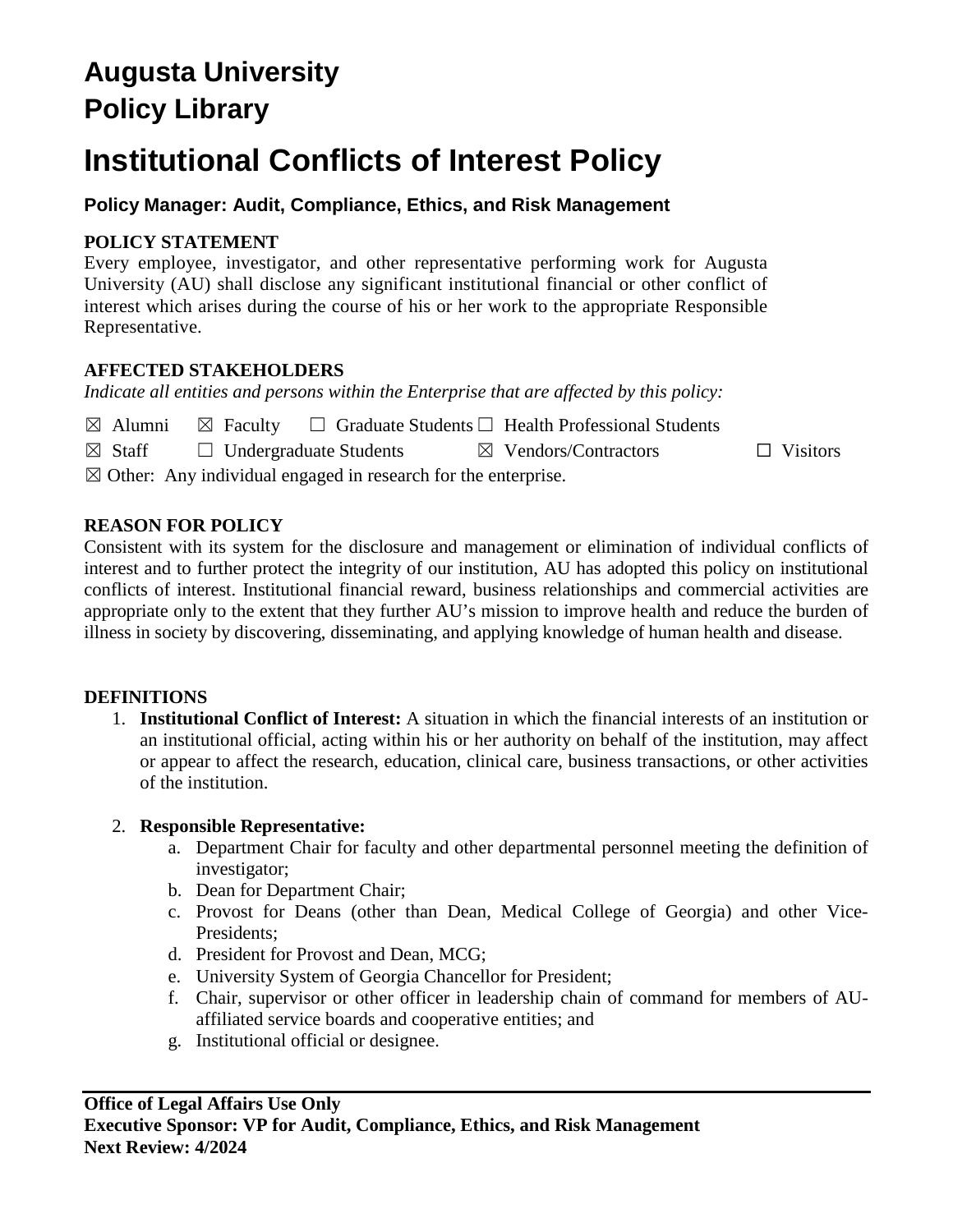- 3. **Significant Financial Interest (Institutional):** Anything of monetary value held by the institution or an institutional official, including but not limited to:
	- a. Royalties: Institutional COI may be present when the institution has agreements to receive milestone payments and/or royalties from the sales of an investigational product that is the subject of the research;
	- b. Non-publicly traded equity: When, through its technology licensing activities or investments related to such activities, the institution has obtained an equity interest or an entitlement to equity of any value (including options or warrants) in a non-publicly traded company that is: i) the sponsor of research at the institution, or ii) the manufacturer of a product to be studied or tested at or under the auspices of the institution;
	- c. Publicly traded equity: When, through technology licensing activities or investments related to such activities, the institution has obtained an ownership interest or an entitlement to equity (including options or warrants) exceeding \$100,000 in value (when valued in reference to current public prices, or, where applicable, using accepted valuation methods), in a publicly-traded company that is i) the sponsor of research at the institution, or ii) the manufacturer of a product to be studied or tested at or under the auspices of the institution.
	- d. Gifts from sponsors: When the institution has received substantial gifts (including gifts in kind) from a potential commercial sponsor of research or a company that owns or controls products being studied or tested, or an individual affiliated with these companies. The following circumstances should be evaluated:
		- i. Whether a gift is of sufficient magnitude that even when held in the general endowment for the benefit of the entire institution, it might affect, or reasonably appear to affect, oversight of research at the institution;
		- ii. Whether a gift is held for the express benefit of the college, school, department, institute or other unit where the research is to be conducted; or
		- iii. Whether any institutional official who has the authority, by virtue of his or her position, to affect or appear to affect the conduct, review or oversight of the proposed research has been involved in solicitation of the gift.
- 4. **Conflicts of Interest Committee (COI Committee):** a committee appointed by the President of Augusta University upon recommendation of the VP ACERM (Vice President Audit, Compliance, Ethics and Risk Management), comprising representatives of Augusta University and the Clinical Enterprise entities. The committee shall review Conflict of Interest disclosures as appropriate. The Committee shall determine whether interests disclosed require management. As appropriate, the Committee shall recommend COI Management and Monitoring Plans to the delegated leaders of Enterprise entities. The Committee shall have authority to develop additional guidelines and procedures consistent with this Policy regarding the disclosure, evaluation, approval and management of Conflicts of Interest.

#### **DISCLOSURE OF INSTITUTIONAL CONFLICTS OF INTEREST**

Every investigator, employee and other representative performing work for AU shall disclose any significant institutional financial or other conflicts of interest which arises during the course of his or her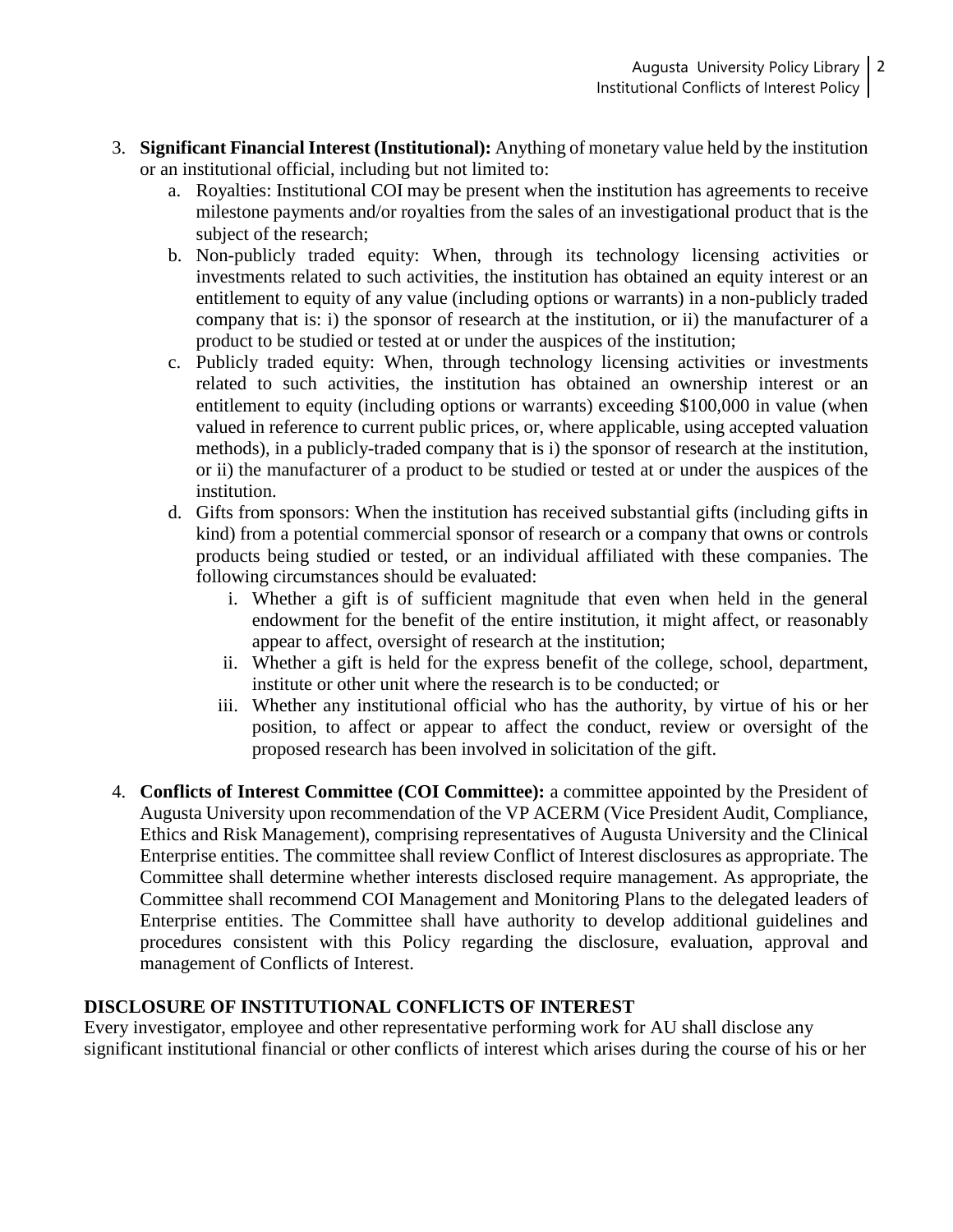work to the appropriate Responsible Representative. This disclosure shall be on AU's Conflict of Interest Disclosure Form. The Conflict of Interest Disclosure Form shall be signed by the person who completes it. A separate disclosure form is required for each institutional conflict of interest. The disclosure shall be updated by the individual who determines that a conflict of interest may exist immediately as new reportable significant institutional financial or other conflicts of interest are acquired or discovered (in no event less than 30 days after the interest is acquired or the conflict is discovered).

If no conflict of interest existed at the time of an initial proposal project or action but such a conflict arises during the course of the proposal project or action, the individual who determines that a conflict of interest may exist shall file a Conflict of Interest Disclosure Form as soon as facts creating the conflict become known to him/her.

If an AU employee, investigator or other person affected by this policy has any questions or uncertainty about potential "significant" personal conflicts of interest, they should disclose it and let the Responsible Representative and the Conflicts of Interest Committee (Committee) determine if it needs to be managed in order to avoid potential bias or conflicts of duty/loyalty to AU.

# **RESOLUTION OF INSTITUTIONAL CONFLICTS OF INTEREST**

The Responsible Representative to whom a disclosure of potential institutional conflict of interest is made shall forward the disclosure form to the Conflicts of Interest Committee (Membership as per AU's Individual Conflicts of Interest Policy).

Upon receipt of an institutional conflict of interest from a Responsible Representative, the Conflicts of Interest Committee shall meet and determine whether a conflict exists and provide guidance and recommendations to manage, reduce, or eliminate the conflict. The cooperation of the Responsible Representative and/or individual who reported the conflict of interest may be solicited by the Committee, which may designate a member to administratively approve any interim conflict management plan submitted to the Responsible Representative.

Some examples of possible recommendations, without limitation, are as follows:

- 1. Public disclosure of significant financial interest;
- 2. Establishing a research monitoring process so that the research can be closely scrutinized to ensure that potential conflicts do not undermine the integrity of the work (consider monitoring of research by independent reviewers);
- 3. Modification or cessation of the research or project (e.g., not conducting proposed research at AU or halting it if it has commenced);
- 4. Disqualification from participation in that portion of the research that would be affected by the institution's significant financial or other interest;
- 5. Reducing or otherwise modifying the financial (equity or royalty) stake involved;
- 6. Increasing the segregation between the decision-making regarding the financial and the research activities; or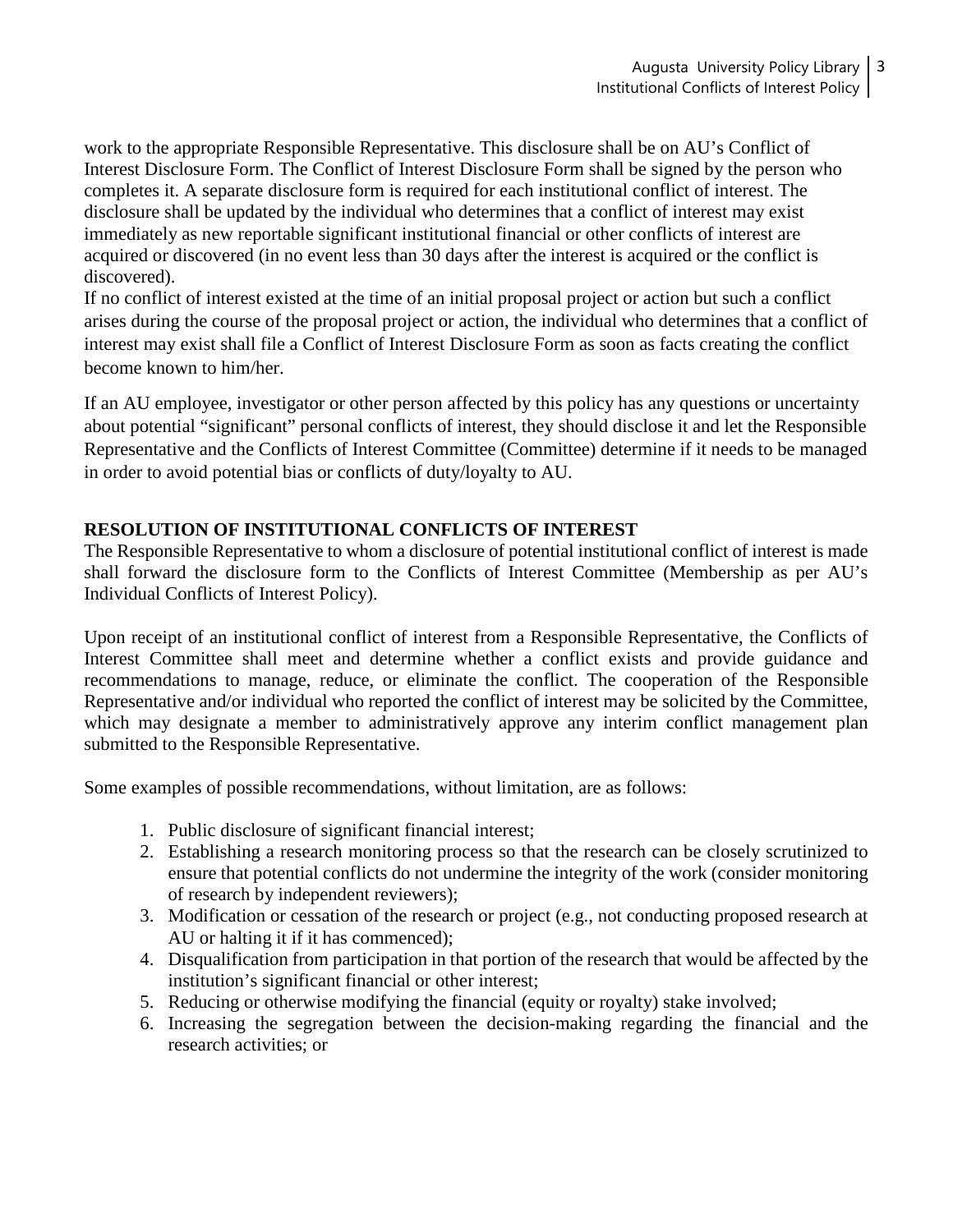7. Obtaining recommendation(s) to manage or eliminate the conflict of interest from an advisor or group that is not affiliated with AU.

In addition to the examples listed above, the Conflicts of Interest Committee may recommend any other conditions or restrictions which in its judgment would manage, reduce or eliminate the actual or potential conflict of interest, consistent with applicable policies, regulations, and laws.

In its deliberations to manage, reduce or eliminate conflicts of interest, the Conflicts of Interest Committee shall consider the following guidelines:

- AU will not ordinarily participate in any clinical trial of a drug, device, or product if either Augusta University or Augusta University Research Institute, Inc. (AURI) has a significant financial interest in a company sponsoring the trial. However, if AU, its investigator, AURI, or any of them, hold significant financial interest in a sponsoring company, and AU is the preferred or only feasible site for a clinical trial, then the Conflict of Interest Committee may recommend that the trial be allowed to proceed at AU

As to AU faculty startup companies in which faculty involvement is limited to equity holdings or rights to equity, AU may invest in such companies as follows:

- AU will not act as a lead investigator of a multicenter trial or syndicating agent. All investments, if appropriate, will be as a "passive investor".
- AU will not acquire an equity holding greater than 10% of the ownership of a company.
- No AU officer is to be a member of the board or an officer of a third-party faculty start-up company, or have a personal equity position in the company at the time of AU's investment in any of the equity rounds before the company goes public.
- Institutional investments in faculty start-up companies in which AU faculty have equity interests are subject to case-by-case consideration and approval from the Provost, based upon recommendations of the Conflicts of Interest Committee.

All recommendations made by the Conflicts of Interest Committee shall be in writing and shall state the reasons therefore; they shall be delivered to the Provost, who will decide whether or not to adopt or modify them.

The written recommendations together with the Conflicts of Interest Disclosure Form shall be maintained for at least three years after the later of:

- a) The termination or completion of the award, project, action or transaction to which they relate, or
- b) The resolution of any government action involving those records.

In addition to providing recommendations to resolve conflicts of interest, the Conflicts of Interest Committee shall provide recommendations, as it deems appropriate to the improvement of this policy. Except where an institutional conflict of interest concerns his or her actions, the President of AU either directly or through his/her designee, reserves the right to review all decisions regarding management and